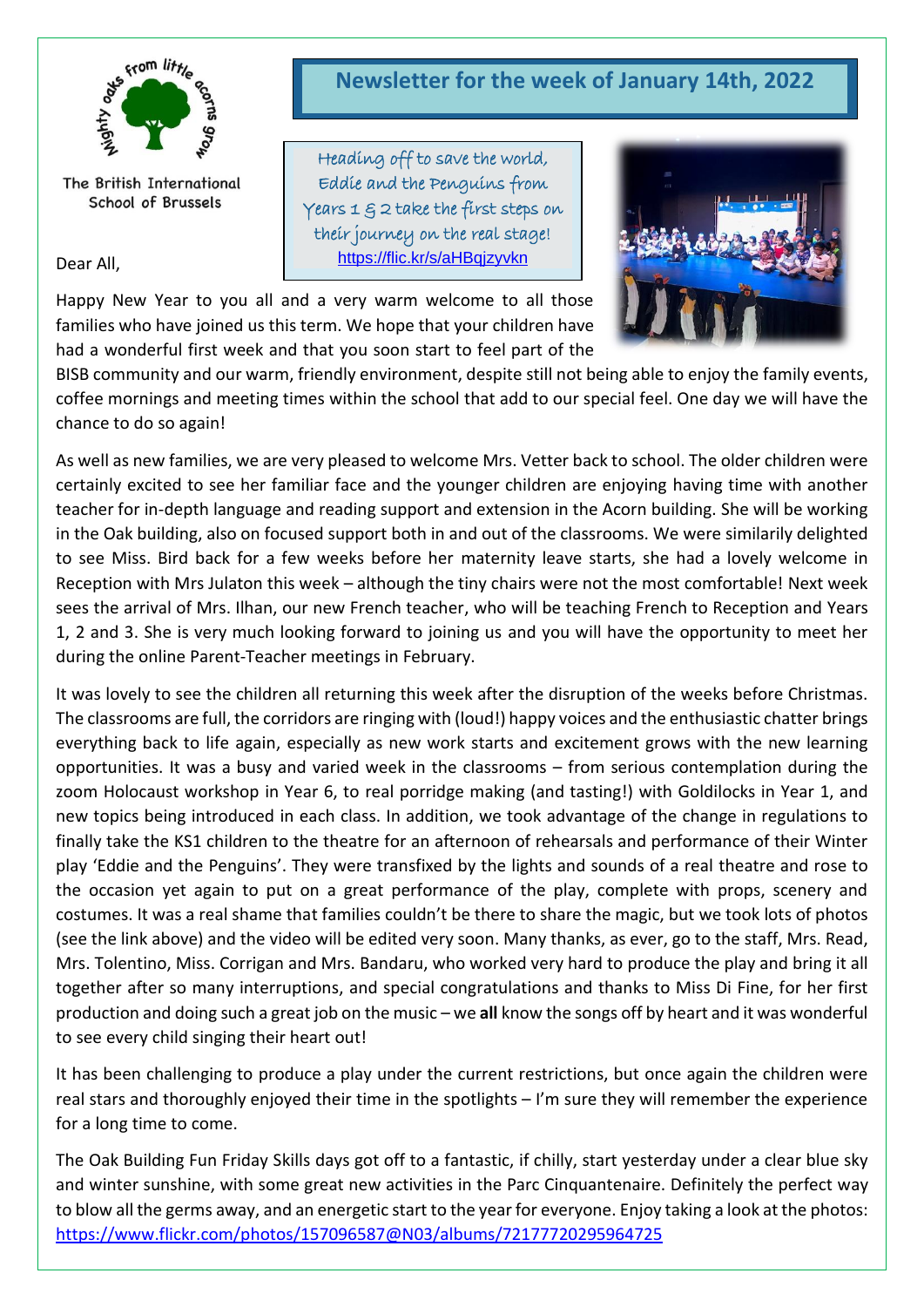Well done to everyone for a week of hard work, and a particular well done to the following:







# Nursery:

Anush, for jumping right into Nursery life with enthusiasm! Well done, Anush!

Tharunya, for helping other children find their mittens! Good job!

# Reception:

Sai Krishna, for an interesting discussion about his solar-powered spaceship that he made with Lego blocks.

Yug, for being helpful in tiding all the toys and encouraging his friends.

# Year 1:

Harshit, for excellent work with money, especially equivalent values.

Shivang, for being extra enthusiastic during Maths lessons this week.

# Year 2:

Our stars of the week this week are all of the Year 2 children, for their wonderful performances in the show.

#### Year 3:

Havish, for a great result in his Maths assessment – well done!

Vedant, for answering so many questions in our Literacy sessions – fiction, non-fiction, poetry, and grammar!

#### Year 4:

Inaaya, for super work in her end of autumn term maths assessment.

Geoshan, for great use of colour in his oil pastel drawing based on Edvard Munch's 'The Scream.'

# Year 5:

Abhih, for top Science knowledge and always setting an excellent example.

Chetan, for very quick thinking and sharpness in maths.

#### Year 6:

Crishelle, for her knowledge about and enthusiasm for Trigonometry – very impressive Crishelle!

#### **Special stars of the week:**

Sudeeksha and Rushmitha in the Year 2 swimming group, for their determination and courage in making exceptional progress in their swimming sessions.

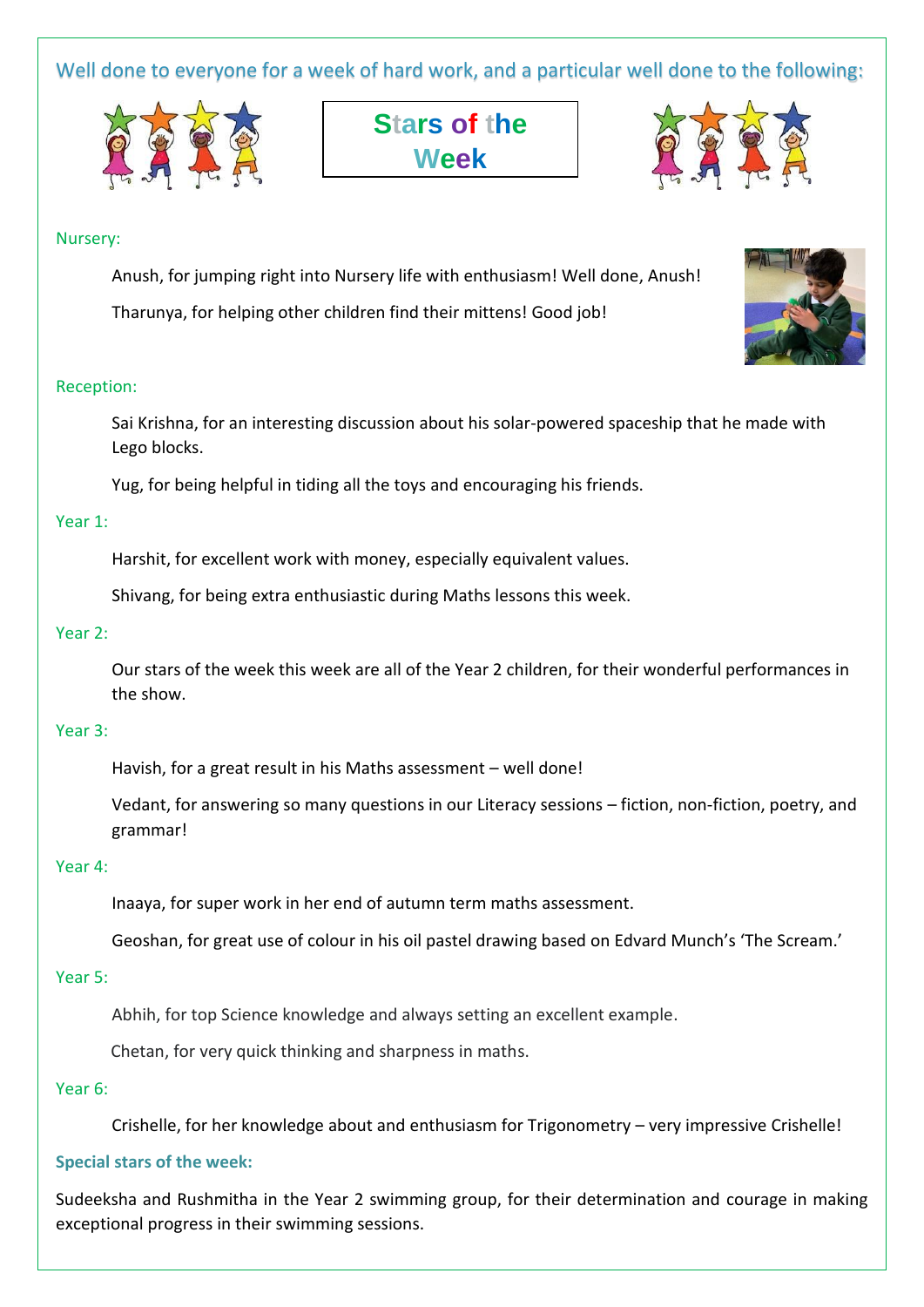# **Information for the week**

• It is very important that we have **up-to-date** details on your **Contact Form** in case we need to contact you urgently. Please remember to let School Office know if any of your details have changed – particularly gsm numbers for both parents.



• Please remember that lessons in each building start **promptly at 9h every morning**. Children being at school on time and in the classroom ready to start the day makes a big difference to the learning process. Thank you for respecting the time!

• Please note also that the doors in both buildings open at 8.30. If, in **exceptional** circumstances, you need to drop your child off before 8.30, please inform the School Office – staff are in their classrooms preparing the day and your child would therefore need to be taken to the Acorn building if it is necessary for them to be at school before 8.30.



• The second group will start their swimming sessions next Thursday at the Castle Club in Wezembeek. Please make sure that **all** of their clothes are clearly labelled and that they have a swimming costume, (Speedo-style trunks for boys and not shorts), a swimming hat, goggles if they prefer, a big towel and spare underwear in a small backpack.



• Please note that there is **no** school for children on **Friday, 25th February** as the Parent-Teacher meetings are scheduled throughout the week and during the whole of Friday. Children therefore finish school on Thursday, 24<sup>th</sup> February for the Spring half-term break. The new term starts on Monday, 7<sup>th</sup> March.



• Please remember to let us know if you think that you may be leaving at the end of the first half of the Summer term (Wednesday, 25<sup>th</sup> May 2022). The **90-day notification deadline** for written notice of departure is **Thursday, 24th February 2022**. Please notify us before this date if your child will be leaving BISB; this will ensure that your deposit can be refunded.



• **Late pick-ups:** We do understand that this may be unavoidable due to traffic or unexpected events. Please inform the School Office or contact the Oak GSM number if you are delayed and then collect your child from the Acorn building. We are unable to provide a normal garderie service at the moment due to the need to avoid mixing class bubbles, but your child will be supervised in the Acorn building until they are collected. A garderie fee may be charged.



• **GSM number for the Oak Building** (Years 3, 4, 5 &6) : **0468 45 87 76**

Please note that this is the number to use if you need to contact school for drop off and pick up arrangements and your child is in years **3, 4, 5 or 6**.

If your child is in **Nursery, Reception, or Years 1 or 2**, you should ring the School Office.